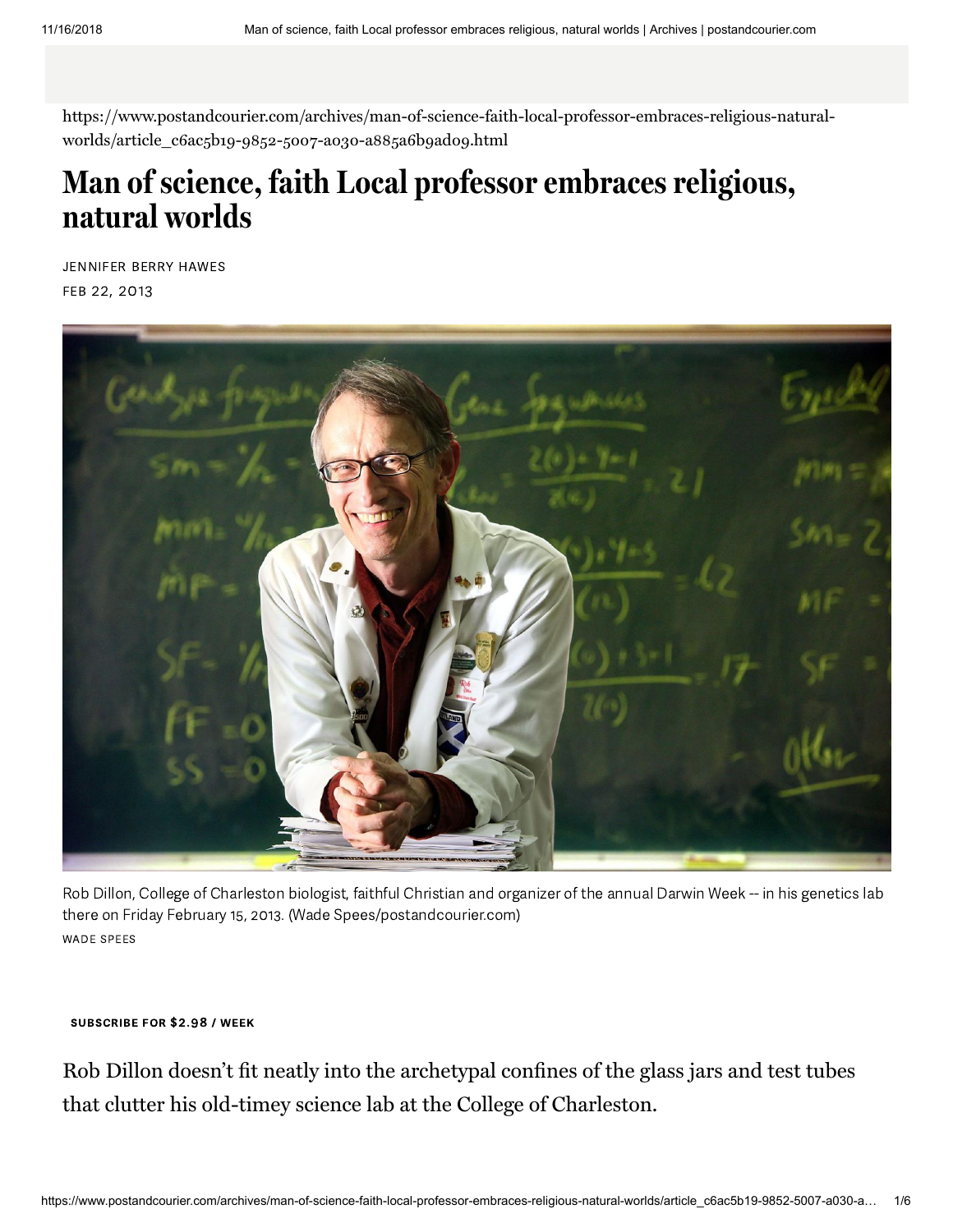11/16/2018 Man of science, faith Local professor embraces religious, natural worlds | Archives | postandcourier.com

Premier snail researcher. First Amendment buff. Devout Christian. Scoutmaster. Former constituent school board member. Choir guy. Genetics professor. NASCAR fan.

Tall and lanky, with a splash of mad scientist, Dillon may be best known locally for organizing Darwin Week, which just concluded its 13th run in Charleston, and for his devotion to keeping his revered faith out of science classrooms.

The annual weeklong Darwin series attracts nationwide experts to discuss the many combustible issues surrounding the relationship — if one is even possible — between science and faith.

Dillon grins thinking of Darwin Week speakers who contend that science disproves the existence of God.

Their reasoning: God cannot be proven. Therefore, he does not exist.

Not so, Dillon says.

"We act like the scientific method will falsify religion," said Dillon, a biology professor who specializes in genetics and evolution.

A proud Presbyterian who wears a scientist's white lab coat, Dillon simply considers the two realms unrelated.

Science constructs testable models to study the natural world.

Faith embraces the mysteries of the spiritual world.

"They are not compatible or incompatible," Dillon says. "They are different ways of looking at the world."

Dillon launched Darwin Week in 2001 to oppose rumblings in Columbia from those who wanted biblical creation to inhabit science classrooms alongside evolution.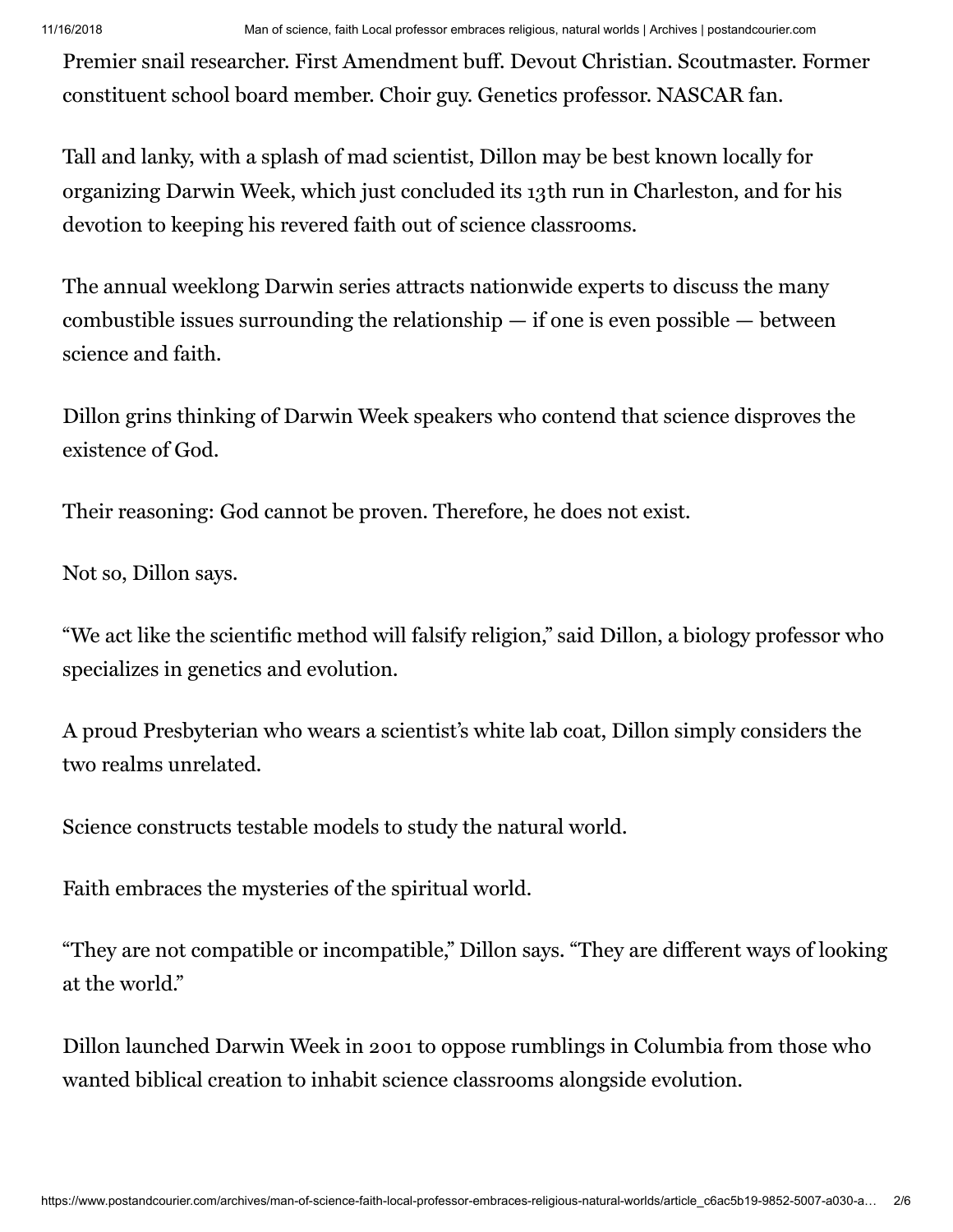Why not bring in experts from both sides to launch a civil, educated discussion? Dillon tapped friends in the Charleston chapter of Sigma Xi, a national honor society for research scientists.

However, Darwin Week really took off in 2005 and 2006, when the intelligent design movement promoted teaching that an "intelligent designer" created living organisms.

So far, science teachers like Dillon have fought efforts to teach any kind of creationism in public schools. On his office wall hangs a printout of a Ford Foundation Award that shows South Carolina received an 'A' for its science curriculum standards.

"I do get a lot of satisfaction out of that," he grins.

In 2009, Dillon also won a "Friend of Darwin" Award given by the National Center for Science Education.

And today he serves on the National Review Panel, which reviews state science standards.

If God and science are two different worlds in his mind, then throw in politics as a third.

"I'm not a fish. I can't swim in that world," Dillon said.

Yet, he does.

He founded South Carolinians for Science Education, a group of roughly 400 like-minded teachers and others he can rally to fight efforts to teach creationism in science. He has testified at legislative hearings.

And he served two terms on the St. Andrew's District 10 Constituent School Board.

Once elected, he was dismayed to find that the public governmental meetings opened with prayer.

He didn't make a big fuss.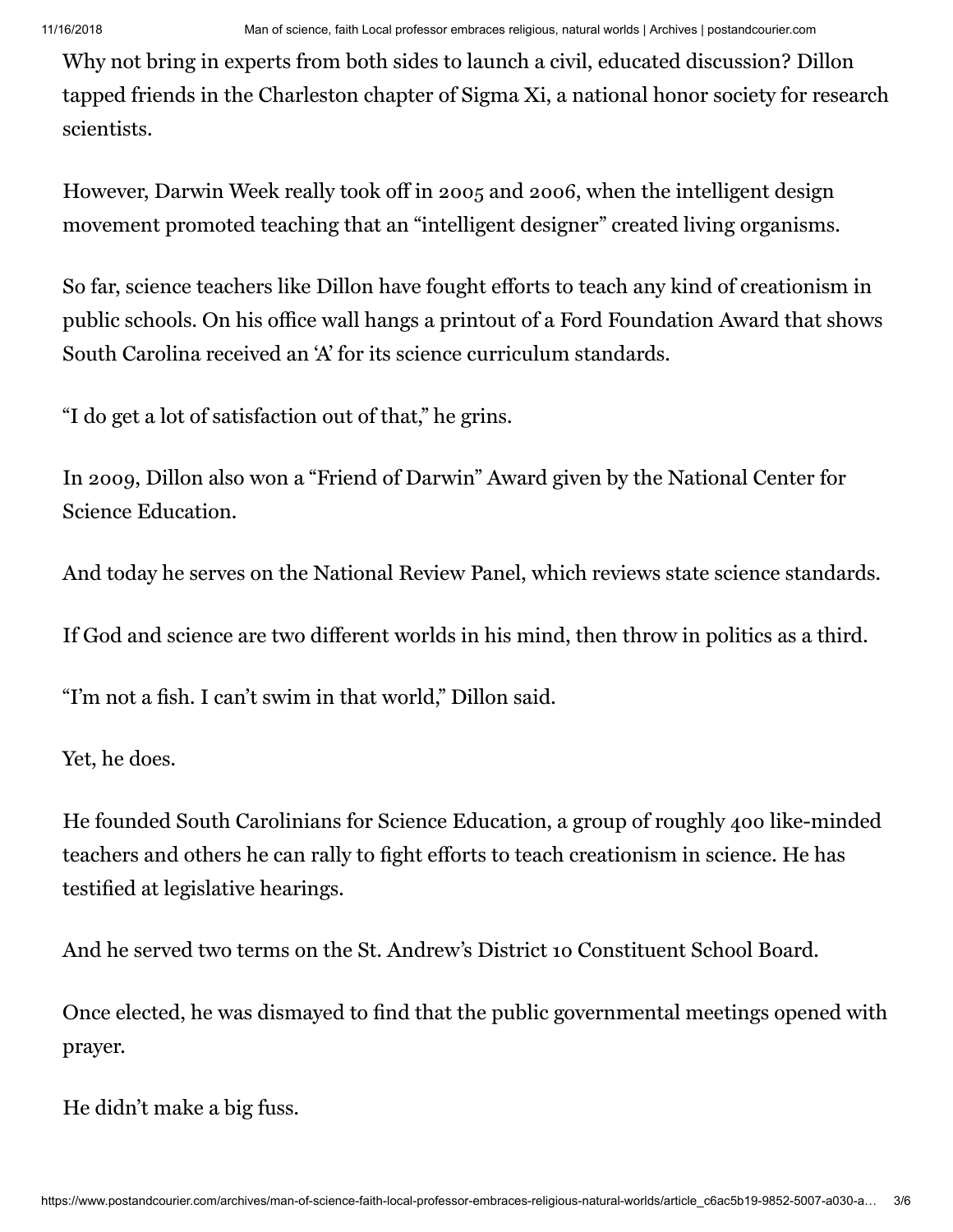11/16/2018 Man of science, faith Local professor embraces religious, natural worlds | Archives | postandcourier.com

Instead, when he became secretary, he opened with readings from folks like philosopher John Locke, a Christian who famously called for the separation of church and state.

On Sundays, you'll find Dillon at First (Scots) Presbyterian, where he and his wife, Shary, have sung in the choir since they arrived in Charleston 30 years ago.

Suffice it to say, Dillon is no wallflower there.

"He doesn't believe anything should be unanimous," laughs the Rev. Danny Massie, the church's pastor and a longtime Dillon friend. "He always voices his opinion, and he doesn't care how many people agree with him. But he can still work with those who differ with him."

At congregational meetings, Dillon is known for objecting to money spent on anything unrelated to church mission work or to spreading the gospel.

"Then it's not money well-spent in his mind," Massie says. "He is very serious about his faith."

Dillon's faith fuels his passion for helping those in need.

He has traveled to poverty-stricken areas of Honduras and Mexico on mission trips and is at work on a grant to fund a clean-water initiative. He also builds houses with Habitat for Humanity and now is at work on a North Charleston home.

But does Dillon believe God created the world in seven days? Did Noah get two of every global species onto a boat while the Earth flooded?

"There is figurative language in Scripture," Dillon notes.

He leaps up to stand precariously on a rolling office chair to reach a copy of the King James Bible high up on a crowded shelf near his genetics lab. "We greatly value the separation of church and state in our congregation and our denomination," Dillon calls down.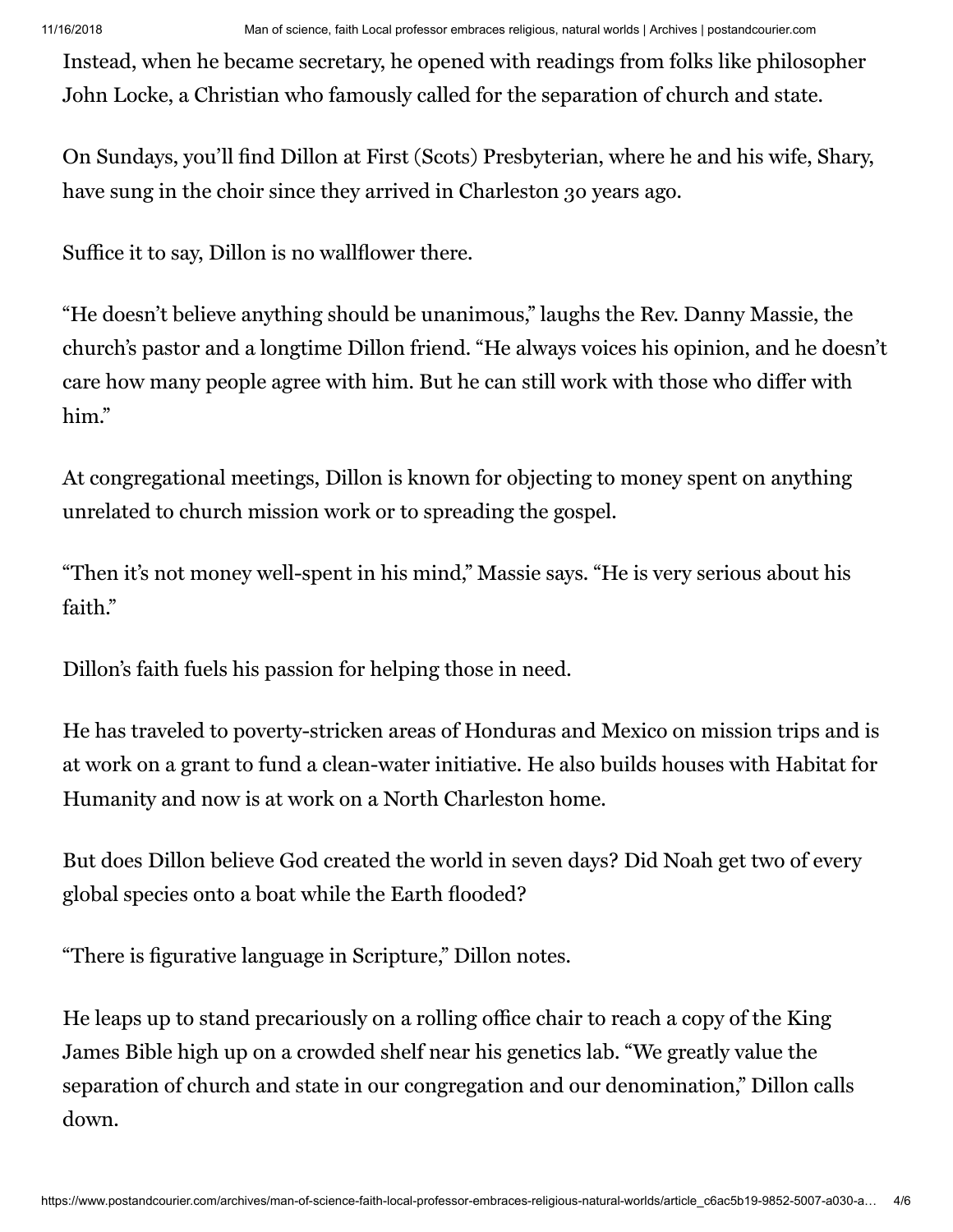At the College of Charleston, he's happy to see creationist texts in the library. And he likes to see religion be part of the college's Darwin Week.

Then again, he also belongs to Americans United for the Separation of Church and State.

Creationism serves an important role. He just likes it confined to religion or philosophy classes. Or church.

Dillon is a man who likes categories, mentally filing away details, organizing definitions into their proper, logical files. "I'm never conflicted in what I do," Dillon says, grinning.

So was he ever conflicted over devoting his professional life to studying freshwater snails?

Dillon scrubs his chin for a minute, thinking.

Out of biology's vast spectrum, he's not sure why he came into this specialty. As a boy, he loved fossils, snails, anything he could dig up and analyze.

At one point, he had 14 snakes and several critter collections.

His sophomore year in high school, he decided to become a college professor and study the natural world. Choosing snails was more a matter of sloughing off other interests than choosing snails for any reason.

He's on sabbatical now. A top freshwater snail expert in North America, he's traveling the country in his Nissan pickup, kayak and boots in back, hunting for gastropods.

He works with state agencies in charge of water quality that store soil samples chock-full of microinvertebrates for their own studies. Dillon sifts through the samples to take painstaking counts of snail remains contained therein.

He compiling his findings on Freshwater Gastropods of North America, an online stateby-state database of 15 species distributions. One day, he hopes to have the entire country tallied and entered.